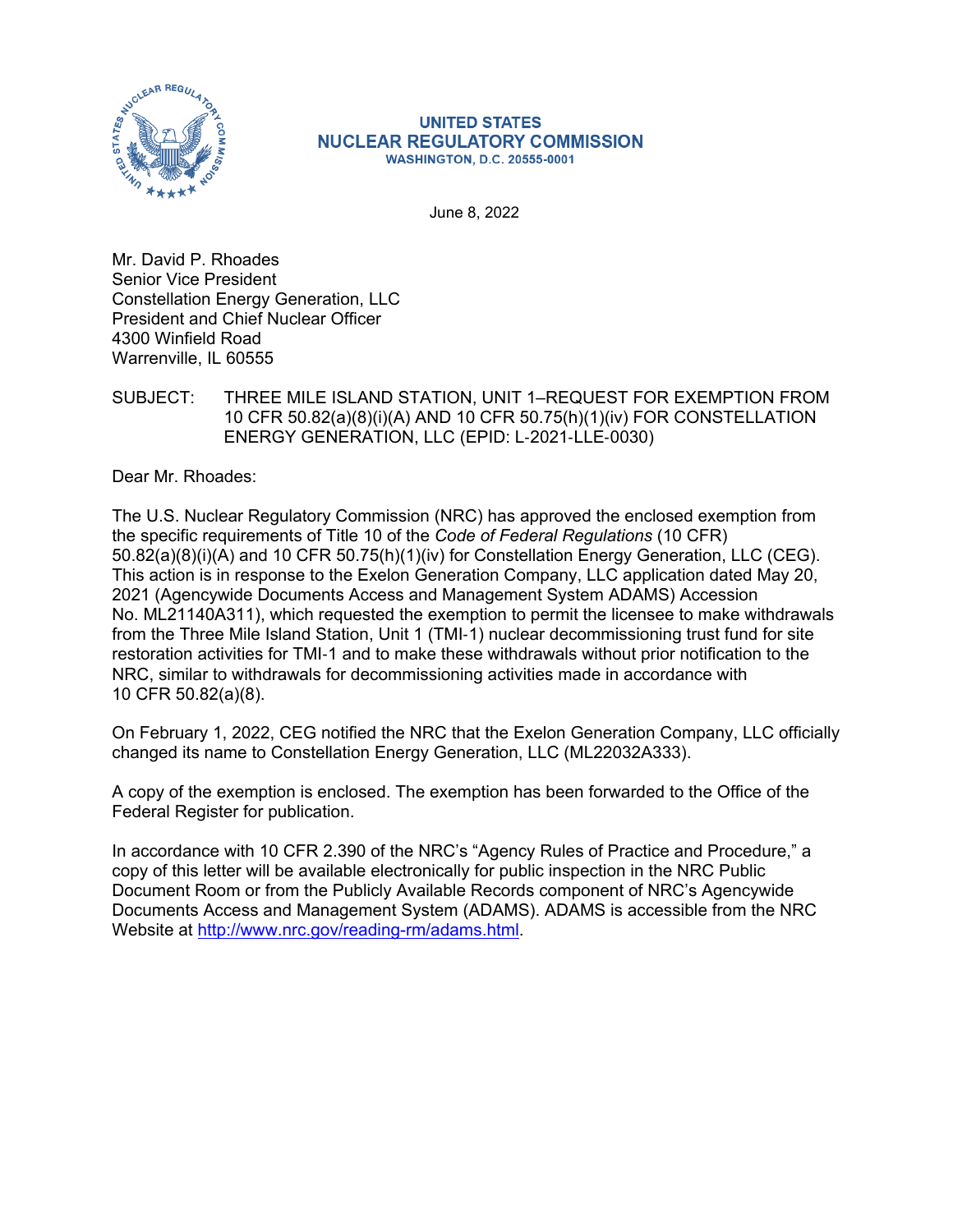If you have any questions, please contact me at (301) 415-2855 or by email to [Amy.Snyder@nrc.gov](mailto:Amy.Snyder@nrc.gov).

Sincerely,

Signed by Snyder, Amy on 06/08/22

Amy M. Snyder, Senior Project Manager Reactor Decommissioning Branch Division of Decommissioning, Uranium Recovery and Waste Programs Office of Nuclear Material Safety and Safeguards

Docket No. 50-289

Enclosure: Exemption

cc: Listserv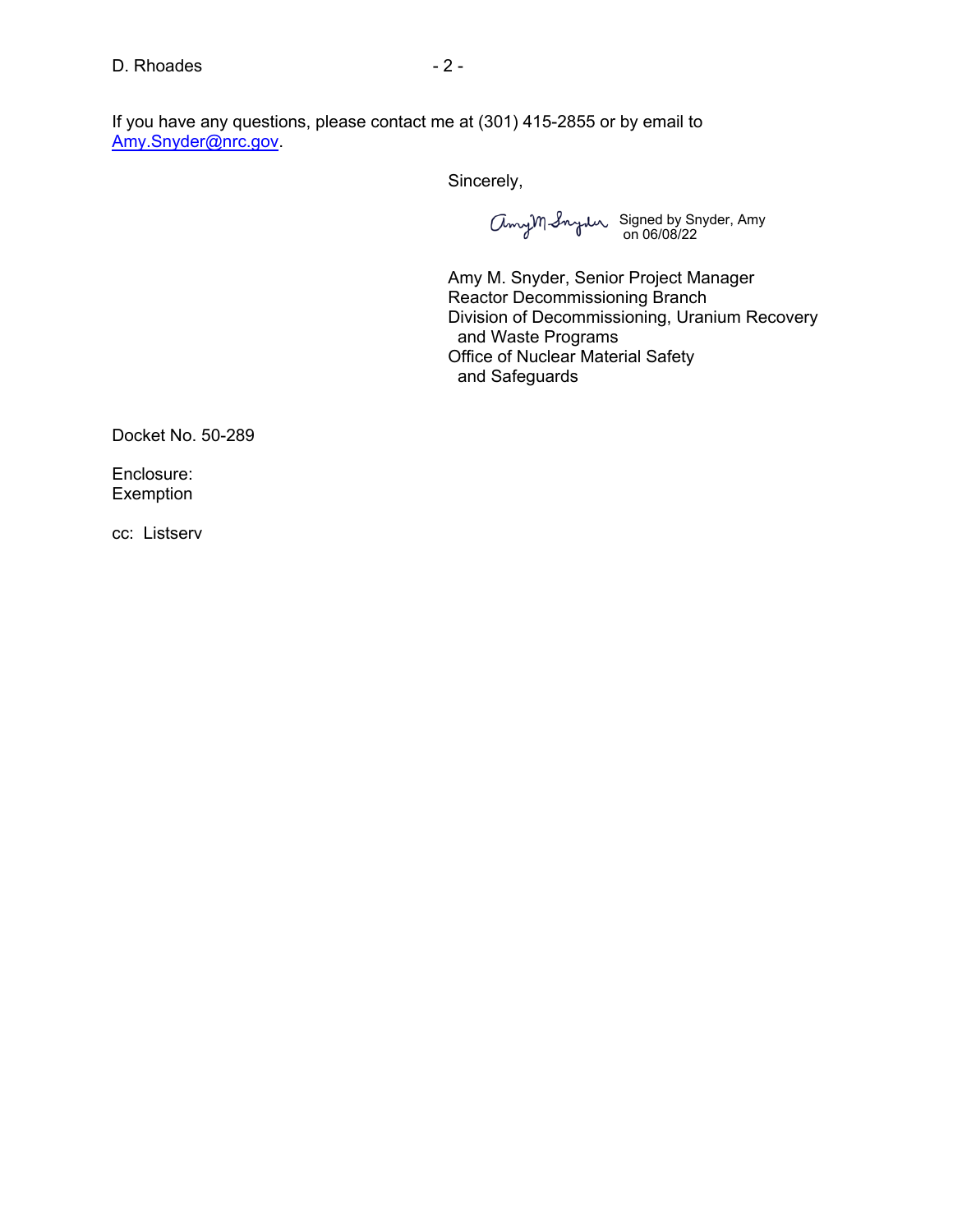# **ENCLOSURE**

## EXEMPTION

## CONSTELLATION ENERGY GENERATION, LLC

## THREE MILE ISLAND STATION, UNIT 1

DOCKET NO. 50-289